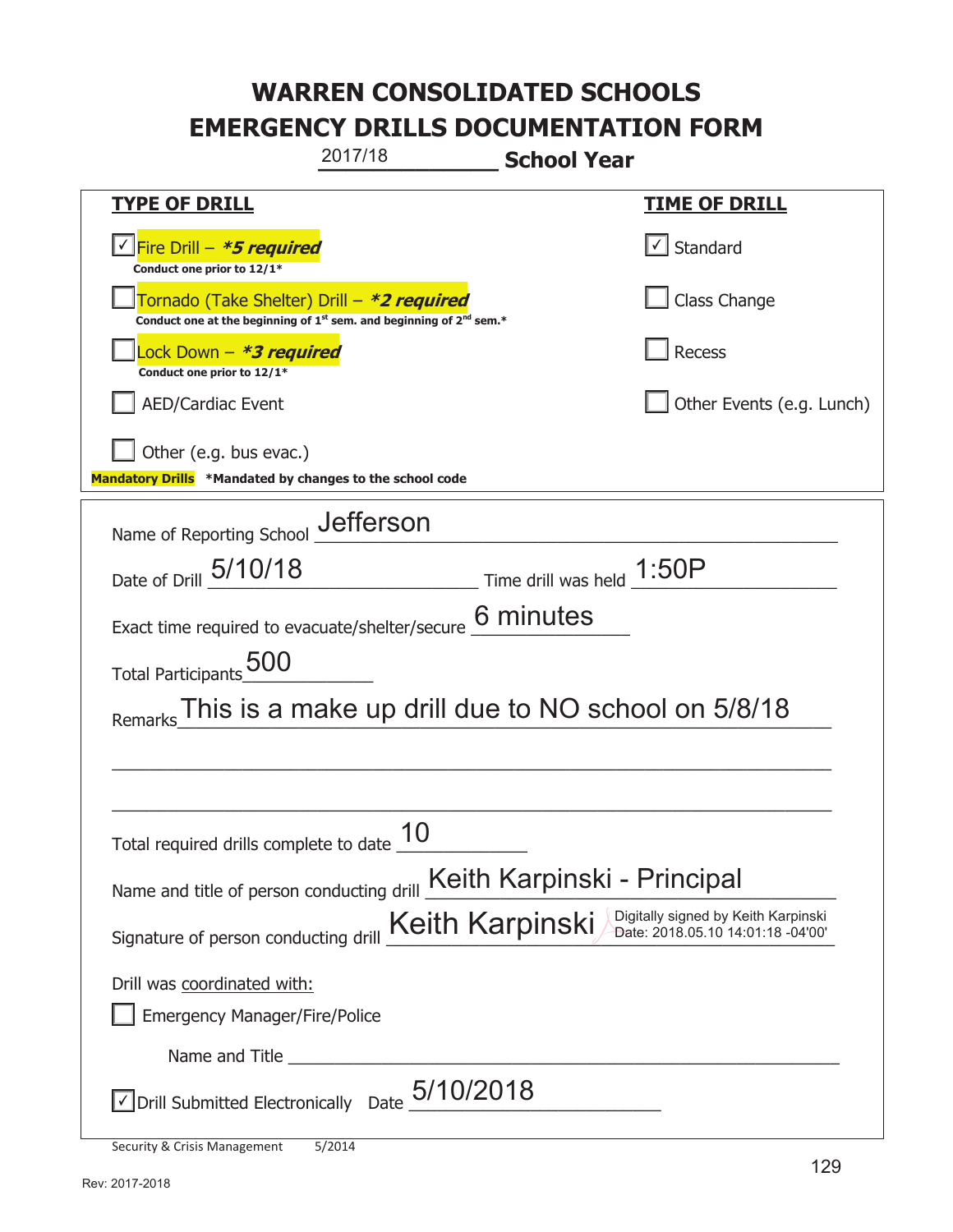**\_\_\_\_\_\_\_\_\_\_\_\_\_ School Year** 

| <u>TYPE OF DRILL</u>                                                                                                                      | <u>TIME OF DRILL</u>                |
|-------------------------------------------------------------------------------------------------------------------------------------------|-------------------------------------|
| <u>√ Fire Drill – <i>*5 required</i></u><br>Conduct one prior to 12/1*                                                                    | $\cup$ Standard                     |
| Tornado (Take Shelter) Drill – *2 required<br>Conduct one at the beginning of 1 <sup>st</sup> sem. and beginning of 2 <sup>nd</sup> sem.* | Class Change                        |
| Lock Down - *3 required<br>Conduct one prior to 12/1*                                                                                     | <b>Recess</b>                       |
| <b>AED/Cardiac Event</b>                                                                                                                  | Other Events (e.g. Lunch)           |
| Other (e.g. bus evac.)<br>Mandatory Drills *Mandated by changes to the school code                                                        |                                     |
| Name of Reporting School Jefferson                                                                                                        |                                     |
| Date of Drill 4/19/2018 Time drill was held 1:15P                                                                                         |                                     |
| Exact time required to evacuate/shelter/secure $\frac{5}{2}$ min                                                                          |                                     |
| <b>Total Participants</b>                                                                                                                 |                                     |
| Remarks                                                                                                                                   |                                     |
|                                                                                                                                           |                                     |
| Total required drills complete to date                                                                                                    |                                     |
|                                                                                                                                           |                                     |
| Name and title of person conducting drill <b>Keith Karpinski</b>                                                                          | Digitally signed by Keith Karpinski |
| Keith Karpinski<br>Signature of person conducting drill                                                                                   | Date: 2018.04.24 09:06:07 -04'00'   |
| Drill was coordinated with:                                                                                                               |                                     |
| <b>Emergency Manager/Fire/Police</b>                                                                                                      |                                     |
| Name and Title                                                                                                                            |                                     |
| $\vee$ Drill Submitted Electronically Date $4/24/2018$                                                                                    |                                     |

Security & Crisis Management 5/2014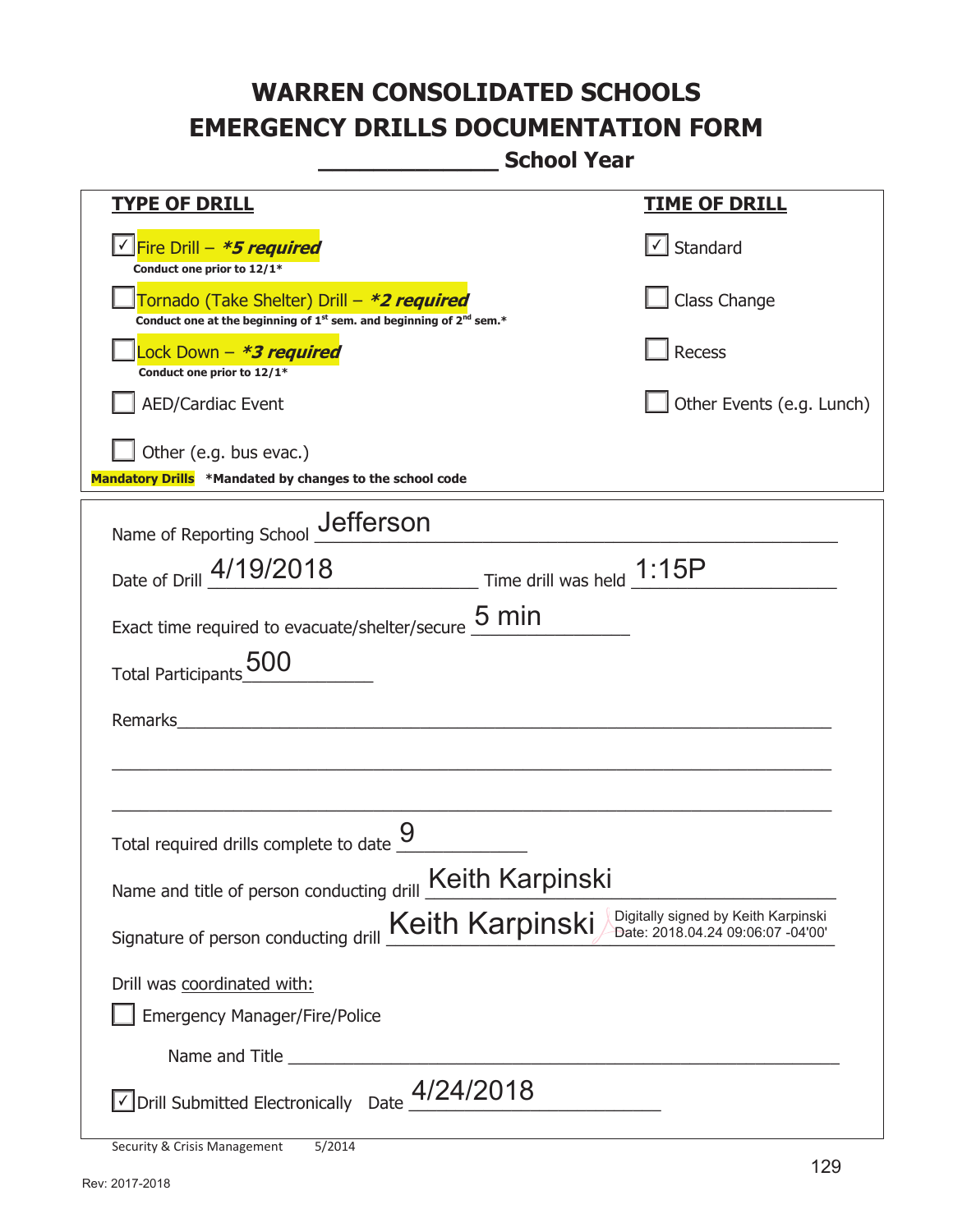|                                                                                    | 2017/18                                                                                                                     | <b>School Year</b>                                                                                 |
|------------------------------------------------------------------------------------|-----------------------------------------------------------------------------------------------------------------------------|----------------------------------------------------------------------------------------------------|
| <u>TYPE OF DRILL</u>                                                               |                                                                                                                             | <b>TIME OF DRILL</b>                                                                               |
| Fire Drill - *5 required<br>Conduct one prior to 12/1*                             |                                                                                                                             | Standard                                                                                           |
|                                                                                    | Tornado (Take Shelter) Drill – *2 required<br>Conduct one at the beginning of $1^{st}$ sem. and beginning of $2^{nd}$ sem.* | Class Change                                                                                       |
| Lock Down - <b>*3 required</b><br>Conduct one prior to 12/1*                       |                                                                                                                             | <b>Recess</b>                                                                                      |
| <b>AED/Cardiac Event</b>                                                           |                                                                                                                             | Other Events (e.g. Lunch)                                                                          |
| Other (e.g. bus evac.)<br>Mandatory Drills *Mandated by changes to the school code |                                                                                                                             |                                                                                                    |
|                                                                                    | Jefferson                                                                                                                   |                                                                                                    |
| Name of Reporting School<br>Date of Drill 2/6/18                                   |                                                                                                                             | Time drill was held 2:12P                                                                          |
| Exact time required to evacuate/shelter/secure                                     |                                                                                                                             | 3 minutes                                                                                          |
| Total Participants 500                                                             |                                                                                                                             |                                                                                                    |
|                                                                                    |                                                                                                                             | Lockdown drill held using Actions from Crisis Manual                                               |
|                                                                                    |                                                                                                                             |                                                                                                    |
|                                                                                    |                                                                                                                             |                                                                                                    |
| Total required drills complete to date $\frac{7}{4}$                               |                                                                                                                             |                                                                                                    |
| Name and title of person conducting drill <b>Keith Karpinski</b>                   |                                                                                                                             |                                                                                                    |
| Signature of person conducting drill                                               |                                                                                                                             | Digitally signed by Keith Karpinski<br><b>Keith Karpinski</b><br>Date: 2018.02.06 14:20:01 -05'00' |
| Drill was coordinated with:                                                        |                                                                                                                             |                                                                                                    |
| <b>Emergency Manager/Fire/Police</b>                                               |                                                                                                                             |                                                                                                    |
| Name and Title __________                                                          |                                                                                                                             |                                                                                                    |
| $\le$ Drill Submitted Electronically Date $_2$ /6/2018                             |                                                                                                                             |                                                                                                    |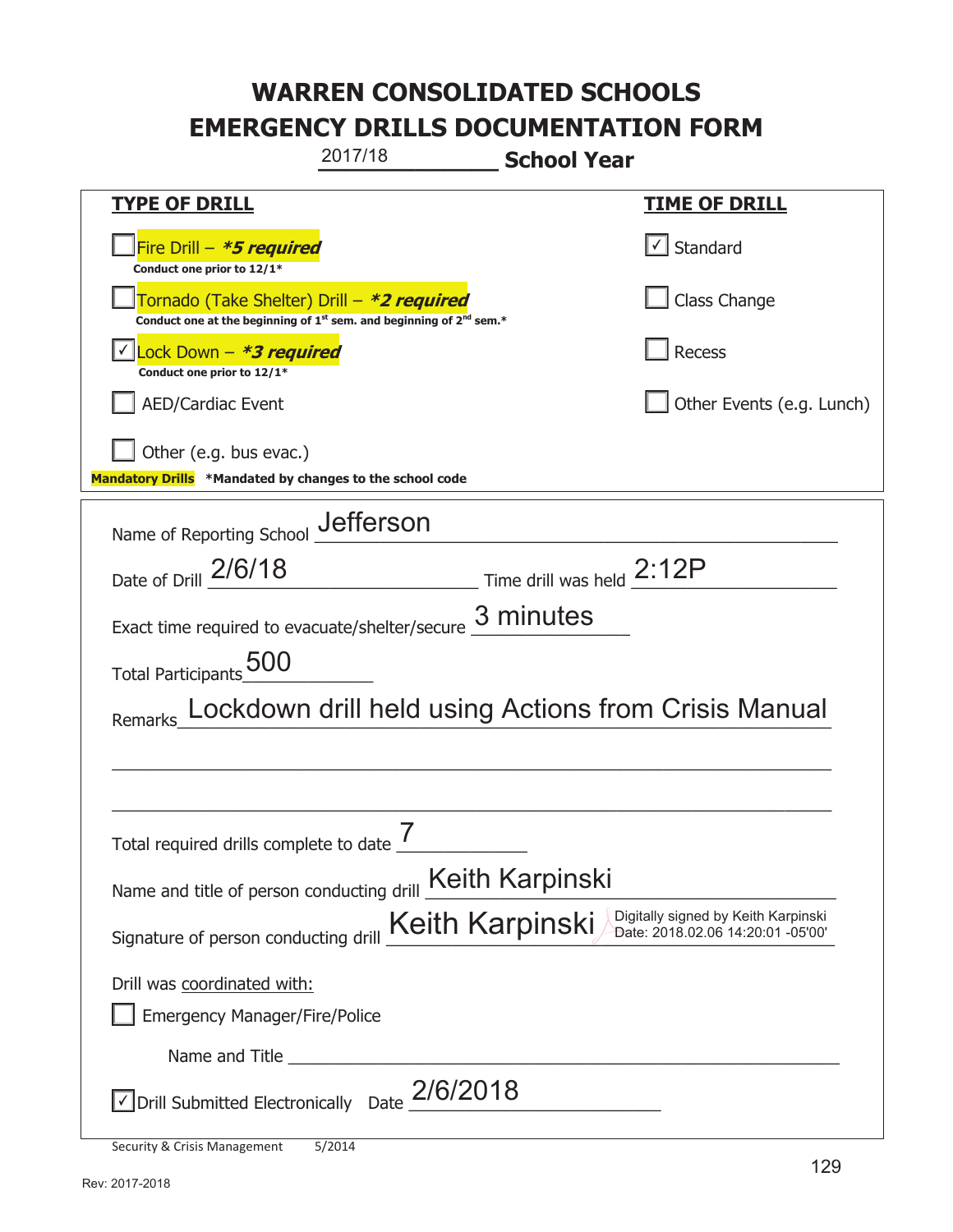| 2017/18                                                                                                                     | <b>School Year</b>                                                                          |
|-----------------------------------------------------------------------------------------------------------------------------|---------------------------------------------------------------------------------------------|
| <b>TYPE OF DRILL</b>                                                                                                        | <u>TIME OF DRILL</u>                                                                        |
| Fire Drill - *5 required<br>Conduct one prior to 12/1*                                                                      | Standard                                                                                    |
| Tornado (Take Shelter) Drill – *2 required<br>Conduct one at the beginning of $1^{st}$ sem. and beginning of $2^{nd}$ sem.* | Class Change                                                                                |
| ock Down – <b>*3 required</b><br>Conduct one prior to 12/1*                                                                 | Recess                                                                                      |
| <b>AED/Cardiac Event</b>                                                                                                    | Other Events (e.g. Lunch)                                                                   |
| Other (e.g. bus evac.)<br>Mandatory Drills *Mandated by changes to the school code                                          |                                                                                             |
| Name of Reporting School _Jefferson                                                                                         |                                                                                             |
| Date of Drill 1/9/2018                                                                                                      | Time drill was held $9:55A$                                                                 |
| Exact time required to evacuate/shelter/secure _                                                                            | 9 minutes                                                                                   |
| Total Participants 500                                                                                                      |                                                                                             |
| Remarks                                                                                                                     | Look to make some logistical changes for classroom shelter areas                            |
|                                                                                                                             |                                                                                             |
|                                                                                                                             |                                                                                             |
| Total required drills complete to date $\frac{6}{5}$                                                                        |                                                                                             |
| Name and title of person conducting drill <b>Keith Karpinski</b>                                                            |                                                                                             |
| Signature of person conducting drill                                                                                        | Digitally signed by Keith Karpinski<br>Keith Karpinski<br>Date: 2018.01.09 10:02:35 -05'00' |
| Drill was coordinated with:<br><b>Emergency Manager/Fire/Police</b>                                                         |                                                                                             |
|                                                                                                                             |                                                                                             |
| 1/9/2018<br>√ Drill Submitted Electronically Date                                                                           |                                                                                             |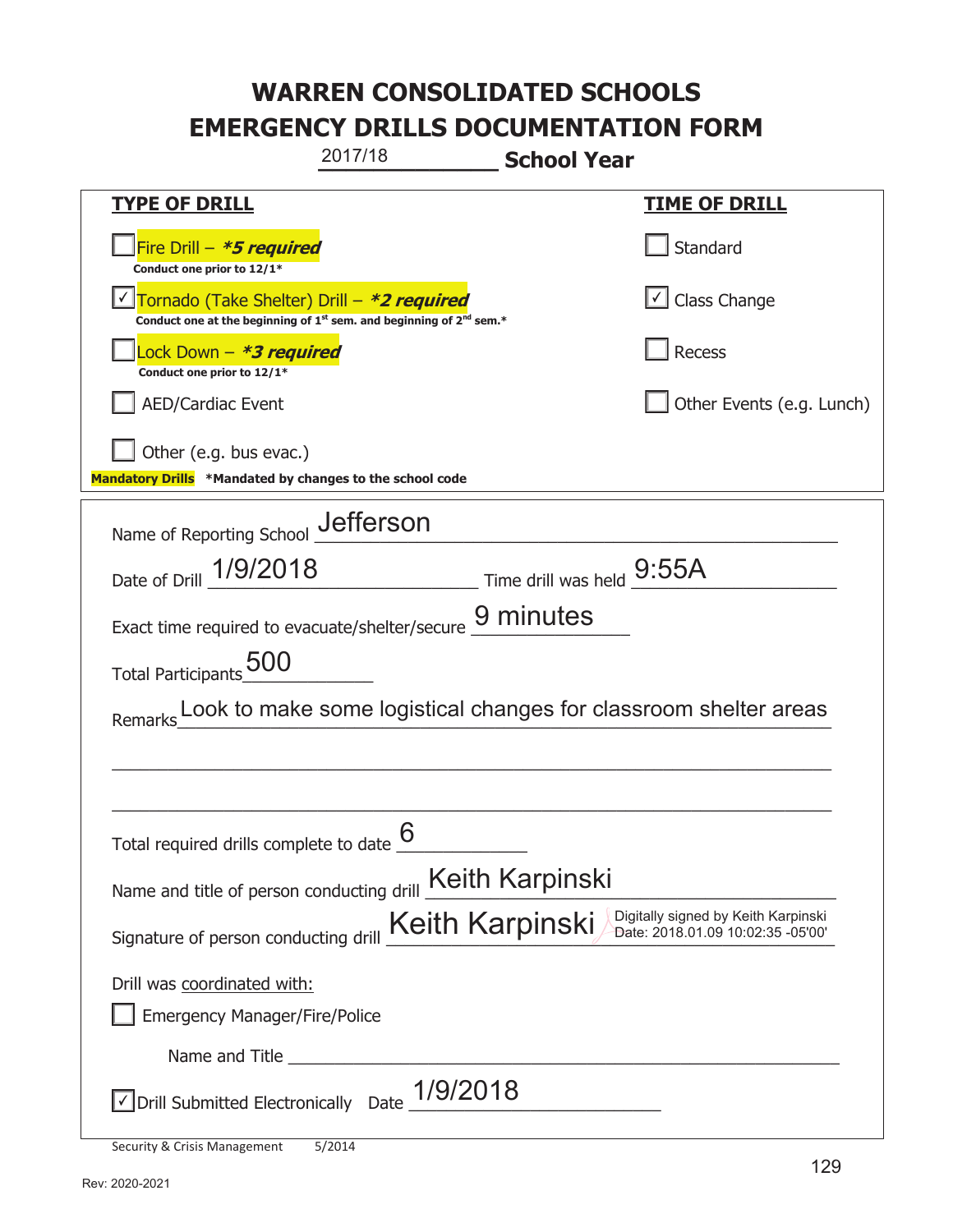|                                                                                    | 2017/18                                                                                     | <b>School Year</b>           |                                                                          |
|------------------------------------------------------------------------------------|---------------------------------------------------------------------------------------------|------------------------------|--------------------------------------------------------------------------|
| <u>TYPE OF DRILL</u>                                                               |                                                                                             |                              | <b>TIME OF DRILL</b>                                                     |
| Fire Drill - <b>*5 required</b><br>Conduct one prior to 12/1*                      |                                                                                             |                              | $\cup$ Standard                                                          |
| Tornado (Take Shelter) Drill – *2 required                                         | Conduct one at the beginning of 1 <sup>st</sup> sem. and beginning of 2 <sup>nd</sup> sem.* |                              | Class Change                                                             |
| Lock Down - *3 required<br>Conduct one prior to 12/1*                              |                                                                                             |                              | <b>Recess</b>                                                            |
| <b>AED/Cardiac Event</b>                                                           |                                                                                             |                              | Other Events (e.g. Lunch)                                                |
| Other (e.g. bus evac.)<br>Mandatory Drills *Mandated by changes to the school code |                                                                                             |                              |                                                                          |
| Name of Reporting School Jefferson                                                 |                                                                                             |                              |                                                                          |
| Date of Drill 11/30/2017                                                           |                                                                                             | Time drill was held 10:42 am |                                                                          |
| Exact time required to evacuate/shelter/secure                                     |                                                                                             | 3 minutes                    |                                                                          |
| <b>Total Participants</b>                                                          |                                                                                             |                              |                                                                          |
| Remarks                                                                            |                                                                                             |                              |                                                                          |
|                                                                                    |                                                                                             |                              |                                                                          |
| Total required drills complete to date $\underline{\mathcal{5}}$                   |                                                                                             |                              |                                                                          |
| Name and title of person conducting drill Keith Karpinski                          |                                                                                             |                              |                                                                          |
| Signature of person conducting drill                                               | <b>Keith Karpinski</b>                                                                      |                              | Digitally signed by Keith Karpinski<br>Date: 2017.11.30 10:47:07 -05'00' |
| Drill was coordinated with:                                                        |                                                                                             |                              |                                                                          |
| <b>Emergency Manager/Fire/Police</b>                                               |                                                                                             |                              |                                                                          |
|                                                                                    |                                                                                             |                              |                                                                          |
| $\sqrt{\phantom{a}}$ Drill Submitted Electronically Date $\_11/30/2017$            |                                                                                             |                              |                                                                          |
| Security & Crisis Management                                                       | 5/2014                                                                                      |                              |                                                                          |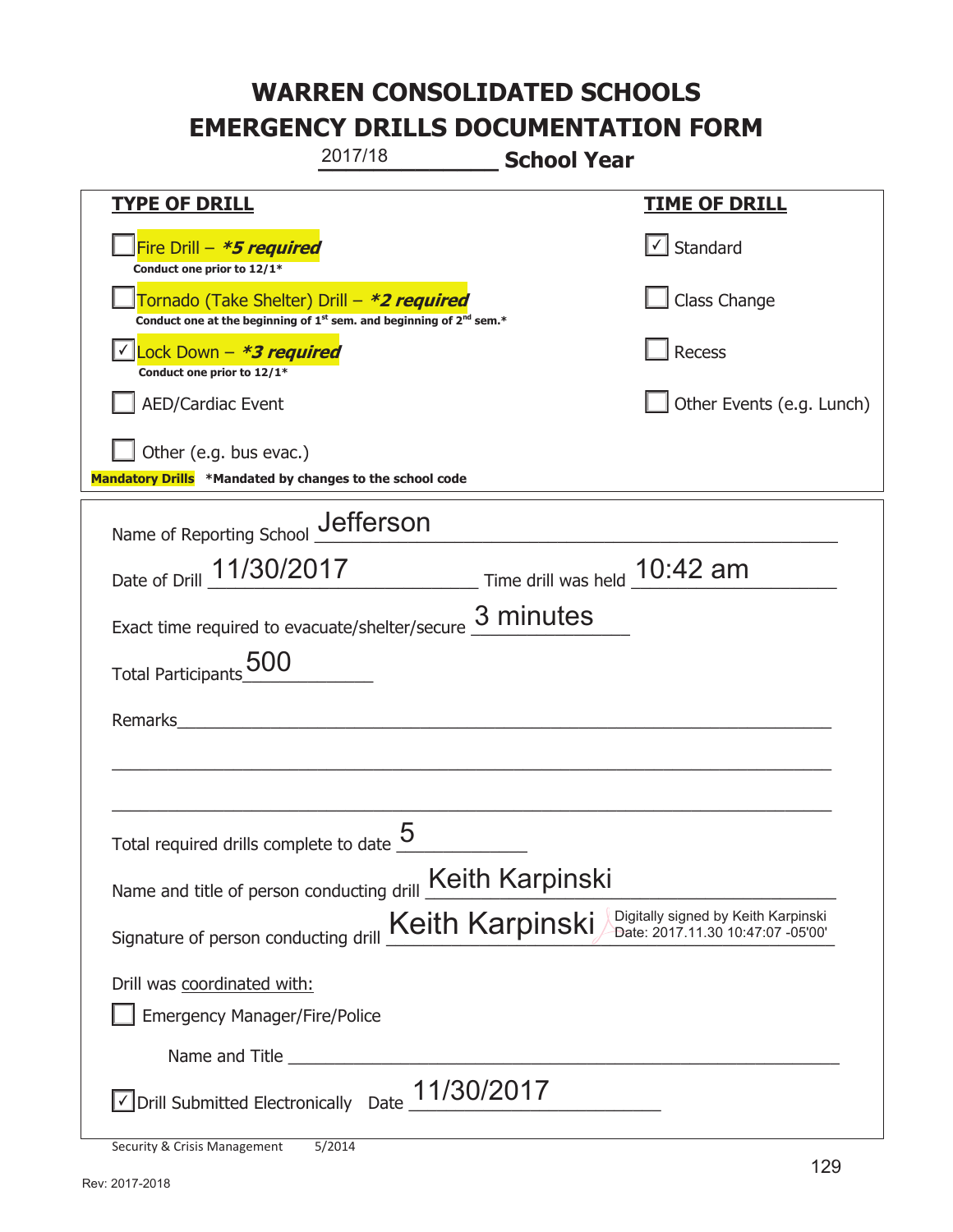|                                                                                    | 2017/18                                                                                     | <b>School Year</b>          |                                                                          |
|------------------------------------------------------------------------------------|---------------------------------------------------------------------------------------------|-----------------------------|--------------------------------------------------------------------------|
| <b>TYPE OF DRILL</b>                                                               |                                                                                             |                             | <b>TIME OF DRILL</b>                                                     |
| <u>√ Fire Drill – <i>*5 required</i></u><br>Conduct one prior to 12/1*             |                                                                                             |                             | $\lfloor \angle \rfloor$ Standard                                        |
| Tornado (Take Shelter) Drill – *2 required                                         | Conduct one at the beginning of 1 <sup>st</sup> sem. and beginning of 2 <sup>nd</sup> sem.* |                             | Class Change                                                             |
| Lock Down - <b>*3 required</b><br>Conduct one prior to 12/1*                       |                                                                                             |                             | <b>Recess</b>                                                            |
| <b>AED/Cardiac Event</b>                                                           |                                                                                             |                             | Other Events (e.g. Lunch)                                                |
| Other (e.g. bus evac.)<br>Mandatory Drills *Mandated by changes to the school code |                                                                                             |                             |                                                                          |
| Name of Reporting School _Jefferson                                                |                                                                                             |                             |                                                                          |
| Date of Drill 11/9/17                                                              |                                                                                             | Time drill was held $9:17A$ |                                                                          |
| Exact time required to evacuate/shelter/secure 5 minutes                           |                                                                                             |                             |                                                                          |
| <b>Total Participants</b>                                                          |                                                                                             |                             |                                                                          |
| Remarks                                                                            |                                                                                             |                             |                                                                          |
|                                                                                    |                                                                                             |                             |                                                                          |
| Total required drills complete to date $\frac{\displaystyle 4}{}$                  |                                                                                             |                             |                                                                          |
| Name and title of person conducting drill Keith Karpinski                          |                                                                                             |                             |                                                                          |
| Signature of person conducting drill                                               | Keith Karpinski                                                                             |                             | Digitally signed by Keith Karpinski<br>Date: 2017.11.09 09:51:15 -05'00' |
| Drill was coordinated with:                                                        |                                                                                             |                             |                                                                          |
| <b>Emergency Manager/Fire/Police</b>                                               |                                                                                             |                             |                                                                          |
|                                                                                    |                                                                                             |                             |                                                                          |
| $\sqrt{\phantom{a}}$ Drill Submitted Electronically Date $\_$ 1/9/17               |                                                                                             |                             |                                                                          |
| Security & Crisis Management                                                       | 5/2014                                                                                      |                             |                                                                          |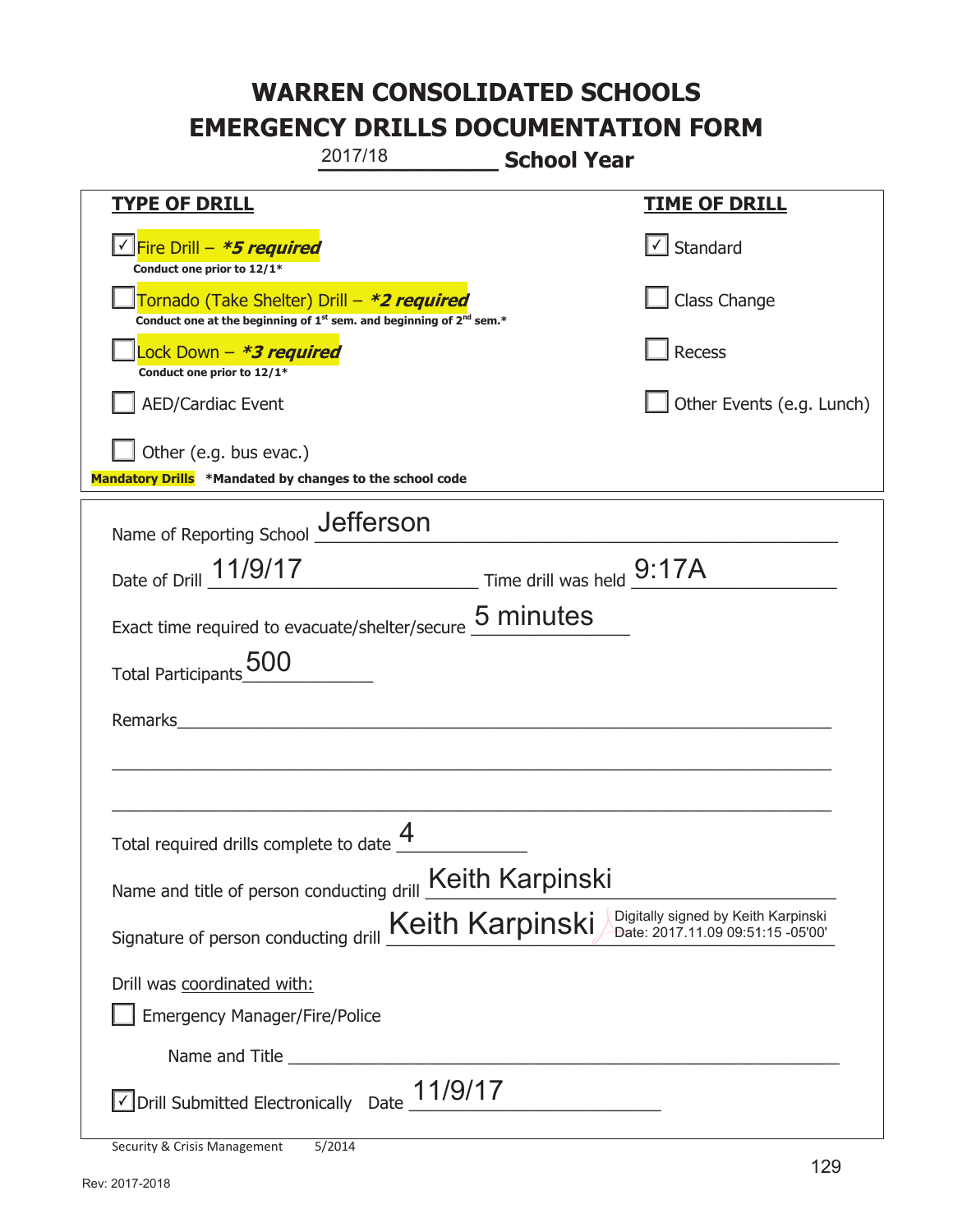|                                                                                    | 2017/18                                                                 | <b>School Year</b>         |                                                                          |
|------------------------------------------------------------------------------------|-------------------------------------------------------------------------|----------------------------|--------------------------------------------------------------------------|
| <u>TYPE OF DRILL</u>                                                               |                                                                         |                            | <b>TIME OF DRILL</b>                                                     |
| <u>√ Fire Drill – *5 required</u><br>Conduct one prior to 12/1*                    |                                                                         |                            | Standard                                                                 |
| Tornado (Take Shelter) Drill – *2 required                                         | Conduct one at the beginning of $1st$ sem. and beginning of $2nd$ sem.* |                            | Class Change                                                             |
| Lock Down - <b>*3 required</b><br>Conduct one prior to 12/1*                       |                                                                         |                            | <b>Recess</b>                                                            |
| <b>AED/Cardiac Event</b>                                                           |                                                                         |                            | Other Events (e.g. Lunch)                                                |
| Other (e.g. bus evac.)<br>Mandatory Drills *Mandated by changes to the school code |                                                                         |                            |                                                                          |
| Name of Reporting School _Jefferson                                                |                                                                         |                            |                                                                          |
| Date of Drill 10/13/17                                                             |                                                                         | Time drill was held 10:53A |                                                                          |
| Exact time required to evacuate/shelter/secure $\frac{5 \text{ min}}{2}$ .         |                                                                         |                            |                                                                          |
| Total Participants 500                                                             |                                                                         |                            |                                                                          |
|                                                                                    | Held drill today because of the rain on 10/12                           |                            |                                                                          |
|                                                                                    |                                                                         |                            |                                                                          |
|                                                                                    |                                                                         |                            |                                                                          |
| Total required drills complete to date                                             | 3                                                                       |                            |                                                                          |
| Name and title of person conducting drill <b>Keith Karpinski</b>                   |                                                                         |                            |                                                                          |
| Signature of person conducting drill                                               |                                                                         | Keith Karpinski            | Digitally signed by Keith Karpinski<br>Date: 2017.10.13 11:04:38 -04'00' |
| Drill was coordinated with:                                                        |                                                                         |                            |                                                                          |
| <b>Emergency Manager/Fire/Police</b>                                               |                                                                         |                            |                                                                          |
|                                                                                    |                                                                         |                            |                                                                          |
| Drill Submitted Electronically                                                     | 10/13/2017<br>Date                                                      |                            |                                                                          |

Security & Crisis Management 5/2014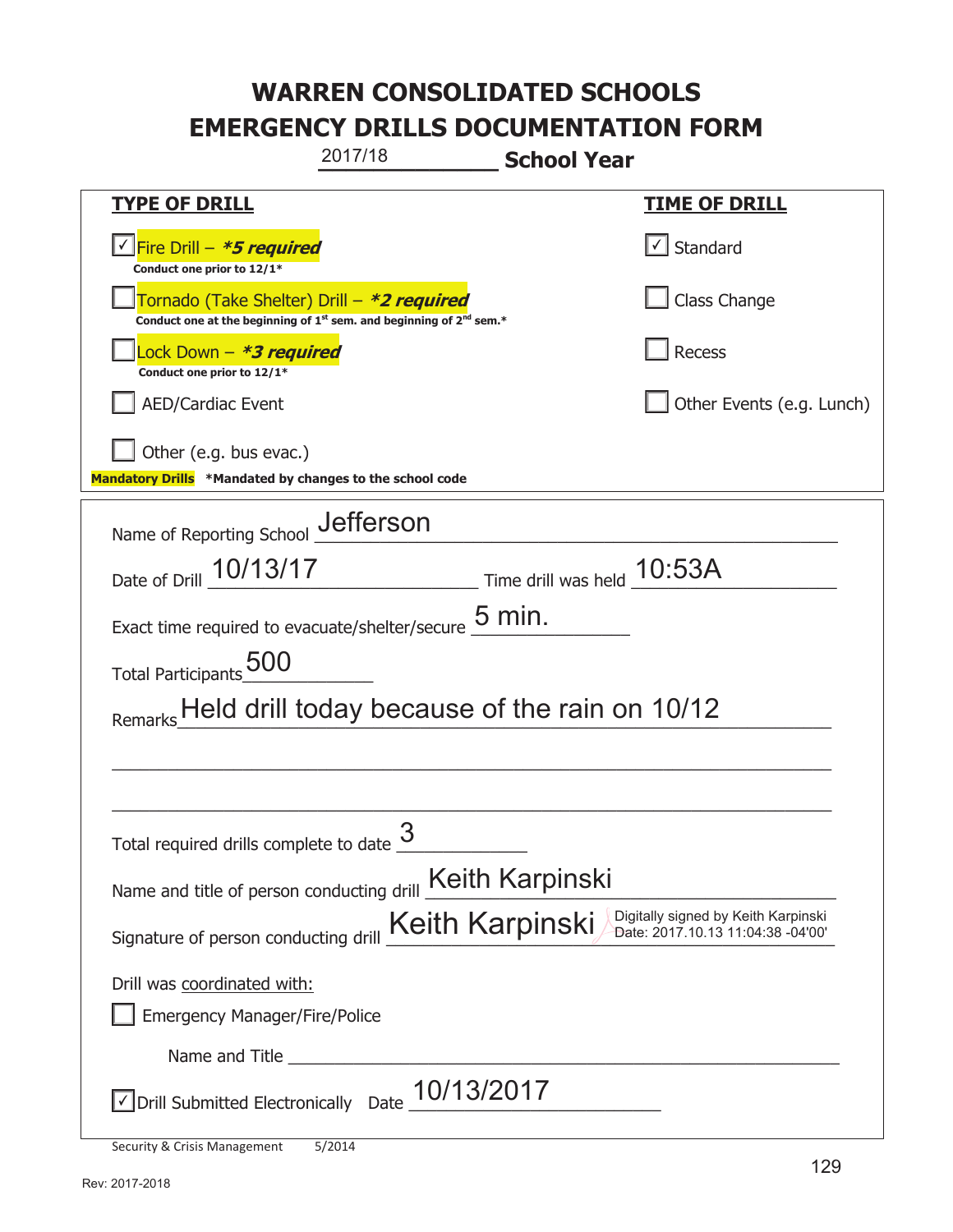|                                                                                    | 2017/18                                                                                     | <b>School Year</b>          |                                                                          |
|------------------------------------------------------------------------------------|---------------------------------------------------------------------------------------------|-----------------------------|--------------------------------------------------------------------------|
| <b>TYPE OF DRILL</b>                                                               |                                                                                             |                             | <u>TIME OF DRILL</u>                                                     |
| Fire Drill - *5 required<br>Conduct one prior to 12/1*                             |                                                                                             |                             | √ Standard                                                               |
| Tornado (Take Shelter) Drill – *2 required                                         | Conduct one at the beginning of 1 <sup>st</sup> sem. and beginning of 2 <sup>nd</sup> sem.* |                             | Class Change                                                             |
| Lock Down – <b>*<i>3 required</i></b><br>Conduct one prior to 12/1*                |                                                                                             |                             | Recess                                                                   |
| <b>AED/Cardiac Event</b>                                                           |                                                                                             |                             | Other Events (e.g. Lunch)                                                |
| Other (e.g. bus evac.)<br>Mandatory Drills *Mandated by changes to the school code |                                                                                             |                             |                                                                          |
|                                                                                    |                                                                                             |                             |                                                                          |
| Name of Reporting School _Jefferson                                                |                                                                                             |                             |                                                                          |
| Date of Drill 9/26/17                                                              |                                                                                             | Time drill was held 10:07AM |                                                                          |
| Exact time required to evacuate/shelter/secure                                     |                                                                                             | $3$ min.                    |                                                                          |
| <b>Total Participants</b>                                                          |                                                                                             |                             |                                                                          |
| Remarks                                                                            |                                                                                             |                             |                                                                          |
|                                                                                    |                                                                                             |                             |                                                                          |
|                                                                                    |                                                                                             |                             |                                                                          |
| Total required drills complete to date $\frac{2}{3}$                               |                                                                                             |                             |                                                                          |
| Name and title of person conducting drill Keith Karpinski                          |                                                                                             |                             |                                                                          |
| Signature of person conducting drill                                               | Keith Karpinski                                                                             |                             | Digitally signed by Keith Karpinski<br>Date: 2017.09.26 10:09:38 -04'00' |
| Drill was coordinated with:                                                        |                                                                                             |                             |                                                                          |
| <b>Emergency Manager/Fire/Police</b>                                               |                                                                                             |                             |                                                                          |
|                                                                                    |                                                                                             |                             |                                                                          |
|                                                                                    |                                                                                             |                             |                                                                          |